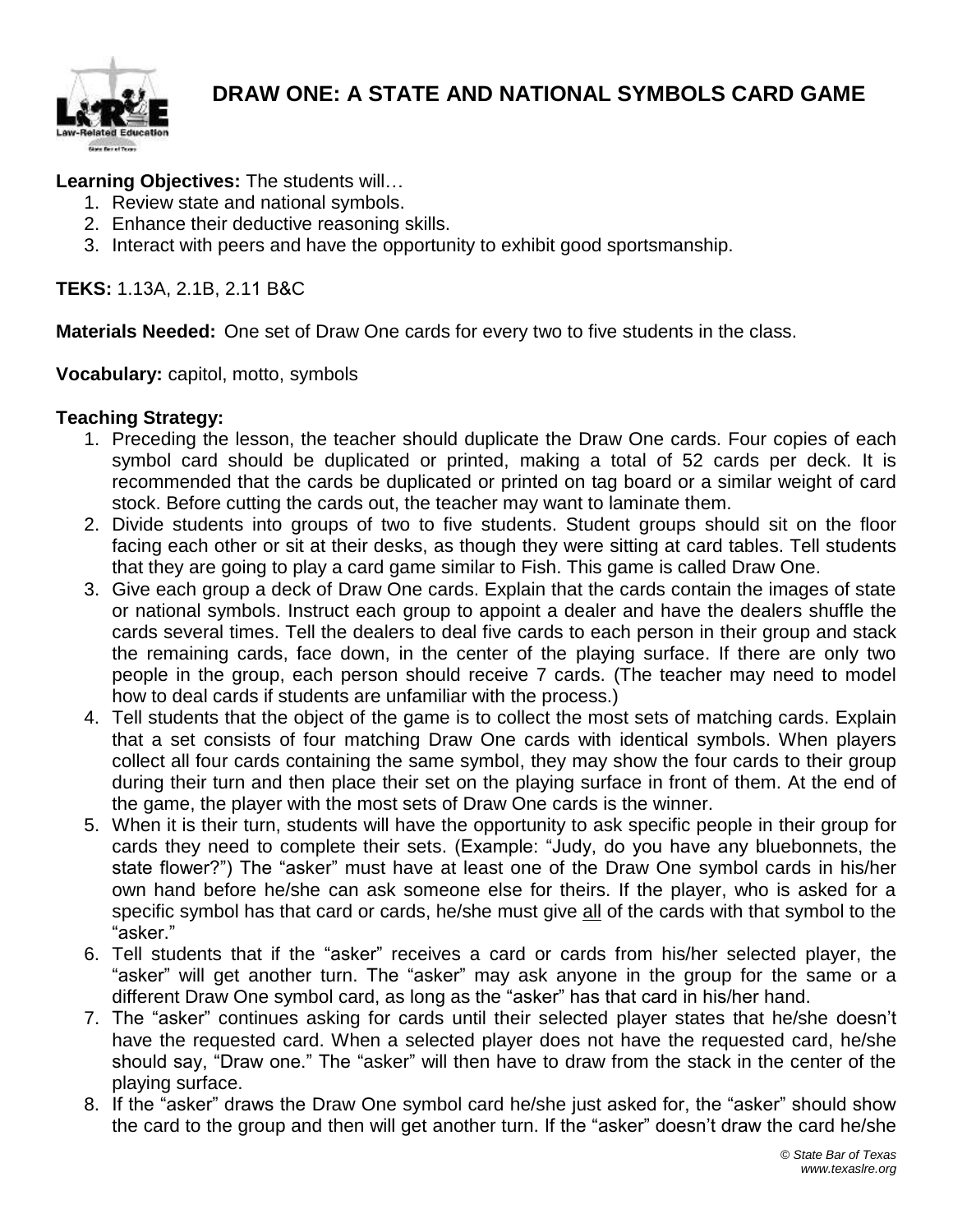asked for, the "asker" has to keep the card and put it in his/her hand. It will then be the next player's turn.

- 9. The person to the left of the dealer should be the first person to start the game. Play continues rotating to the left when it is the next player's turn. The game ends when someone runs out of cards or the stack is eliminated.
- 10.If the teacher so desires, students may be awarded a point for each set they collect. Several hands may be played until a player reaches the designated winning score that has been set by the teacher. Students may also take turns dealing the cards when a new hand is begun.

## **Extension for Gifted/Talented:**

Have students create their own original card game to teach a concept the class is currently studying or to review content that has already be taught. The game can be played by the class as a review activity.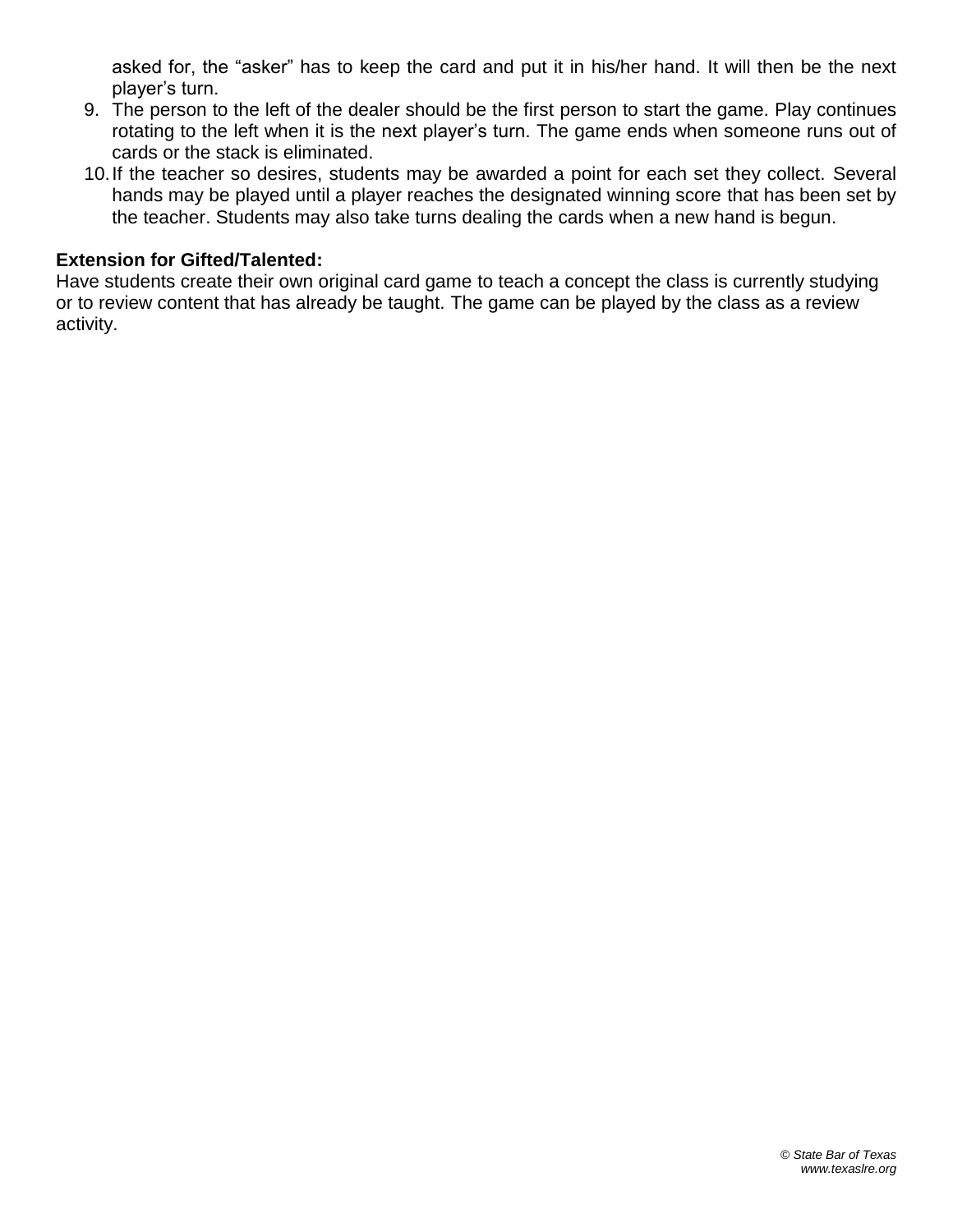

<sup>©</sup> *State Bar of Texas www.texaslre.org*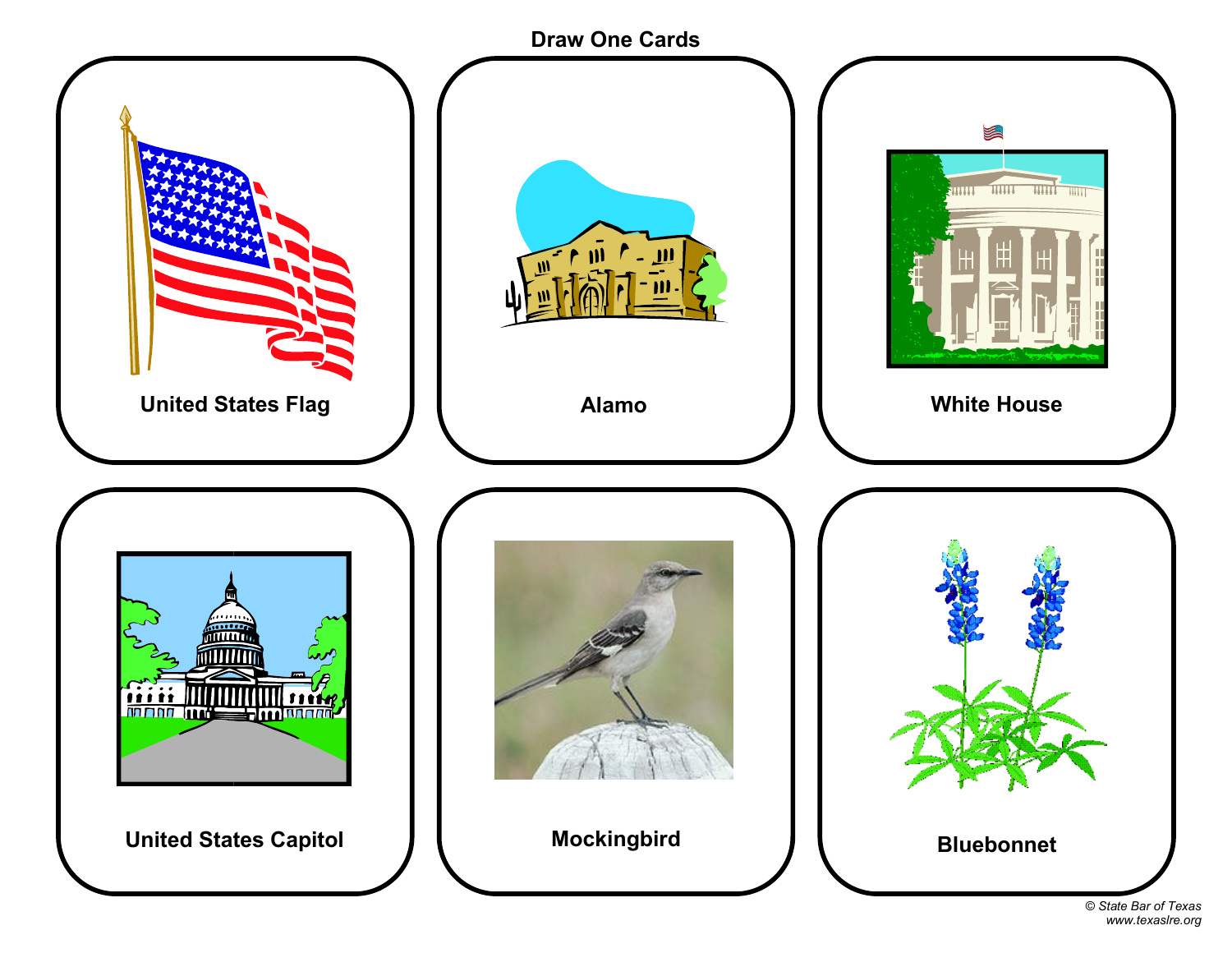